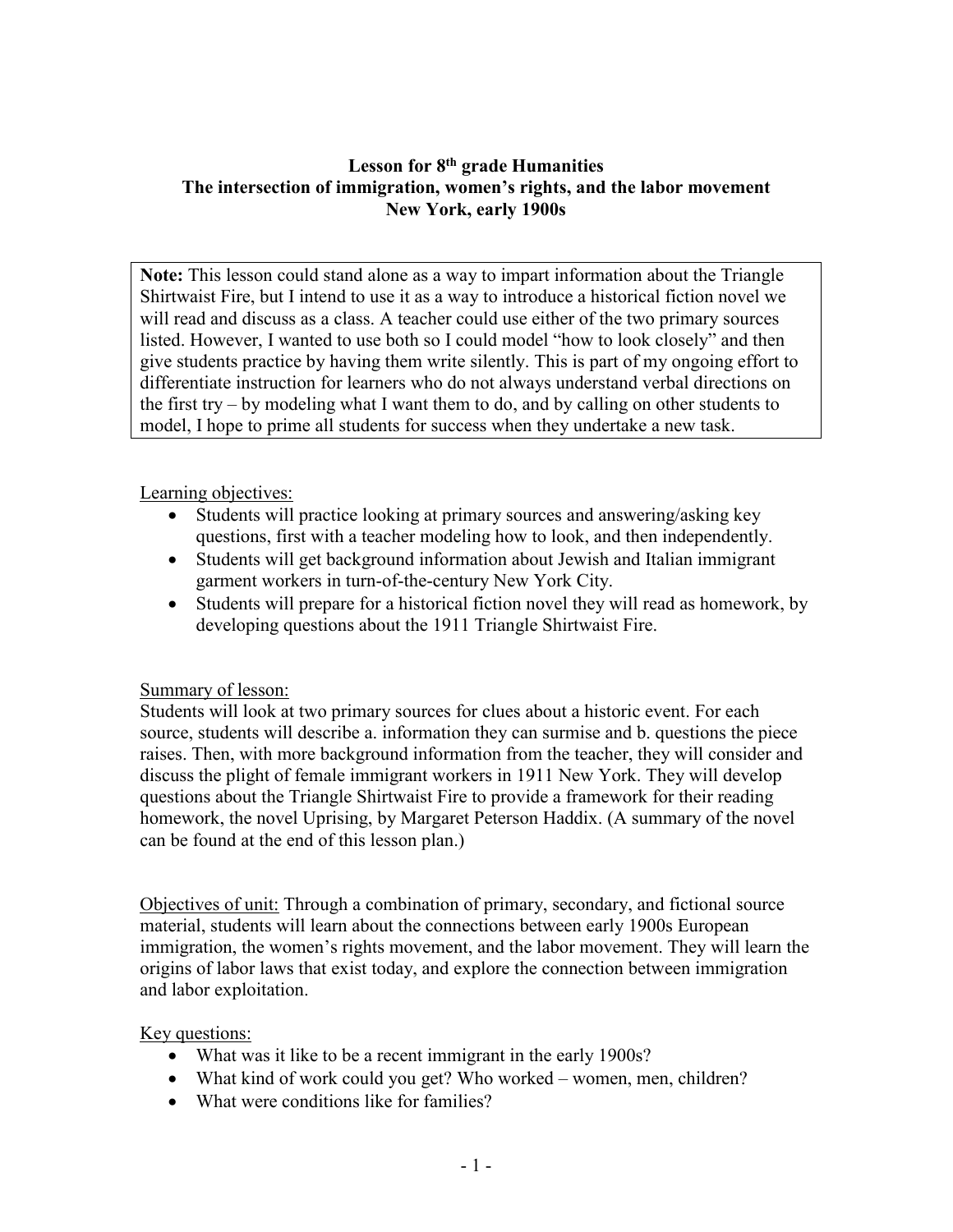- What were conditions like in factories?
- What happened to change working conditions? How did workers spread the word?

Materials needed:

- Paper and pencils
- Laptop and digital projector
- White board, or pad of chart paper and markers
- Class set of copies of *Uprising* by Margaret Peterson Haddix

#### **Before the lesson:**

On the white board/chart paper, write the following questions:

*Who do you see? Where are they? What are they doing? When was this picture taken? What are they wearing? From what you see, can you infer anything about their religion, class, gender, etc?*

*Is there writing? What does it tell you? Are there any symbols? What do they tell you? Who do you think made this object? Why? What else do you want to know?* 

**Begin the lesson** with the following image projected on the screen:



**Jewish family doing piecework in a NYC tenement, 1912** [http://memory.loc.gov/cgi](http://memory.loc.gov/cgi-bin/query/r?pp/nclc:@field(NUMBER+@band(nclc+04274)))[bin/query/r?pp/nclc:@field\(NUMBER+@band\(nclc+04274\)\)](http://memory.loc.gov/cgi-bin/query/r?pp/nclc:@field(NUMBER+@band(nclc+04274)))

**Tell students you will show them some images from American history.** Their job will be to act as detectives, looking deeply at these objects to ask questions and make guesses about the people depicted. They should imagine they will report these details to someone who won't see the documents, so they must be descriptive.

**Tell the students that you will model** how to look at sources by looking at the first image together, as a group. Point to the photo on the screen. Ask them to look quietly for thirty seconds, and then you will call on individuals to describe something they notice. At first, these observations may be general – it's black and white, old-fashioned, it's a family. As you pick up steam, refer students to the questions you have written up. Draw their attention to specific details: how is the little boy dressed? (note the yarmulke) See the sewing machine? Do you think they are sewing these objects for themselves? Ask students what they want to know and repeat/rephrase their questions, writing them on the board if you wish.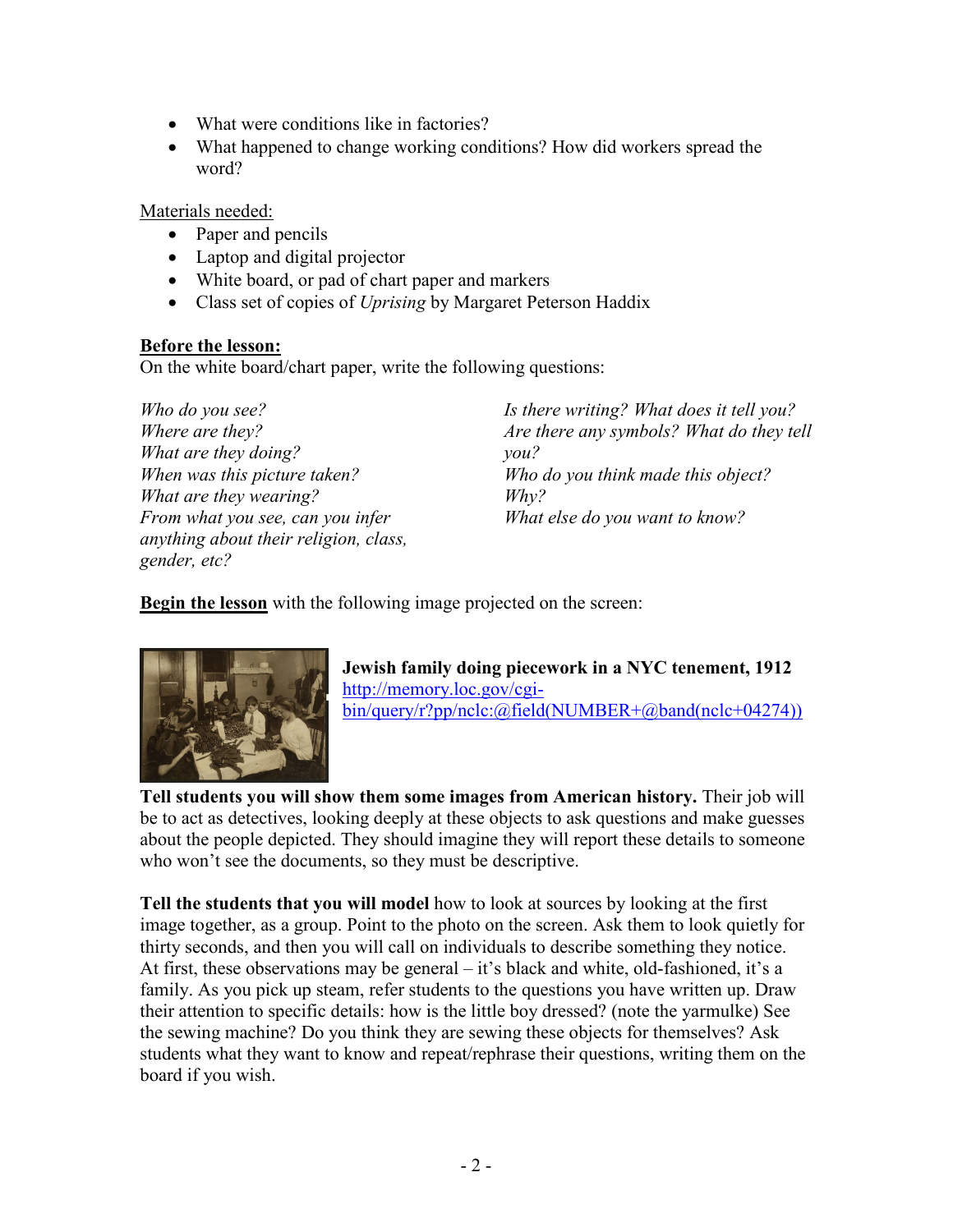**Spend about 5-10 minutes modeling a "close look" at this image,** with student observations. Then, **summarize students' observations** and fill in any gaps: make sure to tell the students that the image is from 1912, the family is Jewish, they are in their tenement apartment, and they are doing "piecework," finishing small, detailed garment components to earn extra money. You will need to explain some vocabulary, for instance: *garment, tenement, garter, piecework.*

**Give further information.** Explain that many garment factory workers brought home piecework because of the low pay at their "day" jobs. In spite of long hours, including weekends, adults could not earn enough to support their families – earning pennies a day – so children worked in the factories and the whole family might bring home work for extra money. Young girls and teenagers often worked in the garment "sweatshops." Workers' pay could be docked for taking too long in the bathroom, showing up a few minutes late, working too slowly, or just having a bad attitude. Because there were so many immigrants flooding to New York in search of jobs, it seemed impossible for individuals to change their working conditions – if you stood up to the boss, he could fire you and hire another desperate new immigrant in your place, and you would be left with no way to feed your family. There were few regulations about how workers should be treated – they rarely got time off, and the sweatshop factories were hot, crowded and full of dangerous machines and cramped passageways.

Many new immigrants did not speak or read English. They often lived in neighborhoods with other people from their old country, and worked at factories within walking distance. Jewish and Italian immigrants to New York, especially, lived near others from their home countries and published newspapers and pamphlets in Yiddish and Italian. This helped new immigrants adjust and support one another. However, communicating with the bosses was another matter. The language barrier made it difficult for immigrants to get legal help or find another job when they were treated poorly.

**Now tell students that you will put up a new image**. Their task: to take a "close look." They will do just what you did as a class, only silently. They will have 5 minutes to look at the image and write down everything they notice, things they can infer, and questions they have. There are no right answers, and they won't share everything on the page; the point is to capture all of their ideas and questions. Remind them of the questions you have written on the board, if they need ideas about what to look for.

**Pass out paper and pencils.** Ask students if they need clarification about their task. When all are ready, **put this image up on the screen**. At this point, do not translate any of the words. Tell them they may begin writing.



# **Die Fire Korbunes**

<http://www.loc.gov/exhibits/treasures/images/at0052.8s.jpg> After two minutes, have them pause, and **give them the English translation** of the Yiddish "Die Fire Korbunes" - "The Fire Victims." Tell them to resume writing, with this new information in mind. Does it change any of

their observations or questions?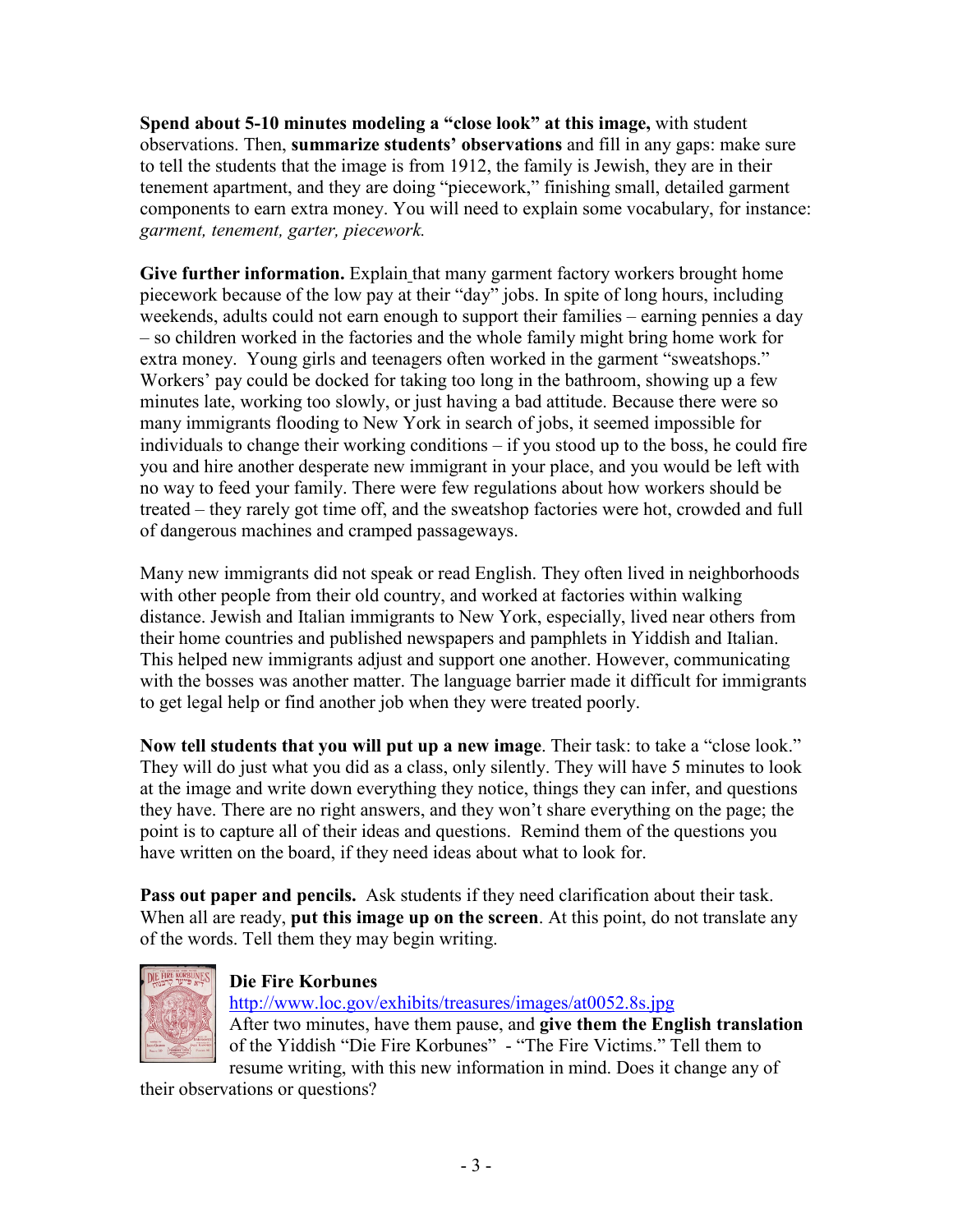After a total of five minutes, **ask students to share their observations and questions**. Should the conversation stall or become repetitive, direct them back to the questions on the board. Allow for about 5-10 minutes of discussion.

**Now tell them that you will explain a bit more about this source.** The language shown is Yiddish, spoken by many Jews in New York. It was common, in Jewish history, for people to use songs to draw attention to social issues or political causes. In the U.S., these songs were printed in sheet music – this ornately decorated page would have been the cover to such a piece of sheet music. "Die Fire Korbunes" depicts an actual event – the Triangle Shirtwaist Fire. Give a little bit of background about the events of the fire, emphasizing the lack of safety precautions like sprinklers, sufficient fire escapes, unlocked doors, etc. One detail which catches kids' attention: when the firefighters finally arrived, with trucks pulled by horses, the ladders and hoses did not reach up to the  $9<sup>th</sup>$  and  $10<sup>th</sup>$  floor, the very floors where exit by fire escape was impossible. Some women desperately jumped to their deaths. **Be sure to connect the information you give to the observations they made about the song sheet's illustration, words, symbols, etc. Keep it brief – they will learn more about the event later on!**

## **For Teachers: Information about the Triangle Shirtwaist Factory Fire**

Source: "Triangle Fire." *Grolier Multimedia Encyclopedia*. 2010. Grolier Online. 8 Mar. 2010 <http://gme.grolier.com/article?assetid=0294353-0>.

The Triangle Fire was a disaster in [New York](http://gme.grolier.com/article?assetid=0207200-0) City in which 146 garment workers died, most of them young women. The fire began late Saturday afternoon, Mar. 25, 1911, in a ten-story loft building. Feeding upon a careless accumulation of flammable rags and hazardously stored cleaning fluids, it quickly spread through the top three floors occupied by the Triangle Shirtwaist Company. About half of the nearly 1,000 employees were at their jobs, working overtime to fill orders that had piled up during a strike a few months earlier. The narrow, congested aisles and locked doors trapped many workers, preventing them from reaching the only fire escape, which was a single ladder on the roof that led down to a narrow rear court. Aroused citizens sponsored an investigation. At the investigators' urging, the state established a factory commission, whose work led to the enactment of a new, more effective industrial code and set the pattern for remedial factory legislation throughout the United States. In 2003, on the 92d anniversary of the fire, the building was made an official New York City landmark.

**Give students about two minutes to ask questions about this event.** Do not answer questions, just let them brainstorm. Refer them back to the song sheet – were any of their questions about that source answered, now that they have some historical background? Why was this song written?

Most of the victims of the fire were Jewish and Italian, and they were young women and teenage girls.